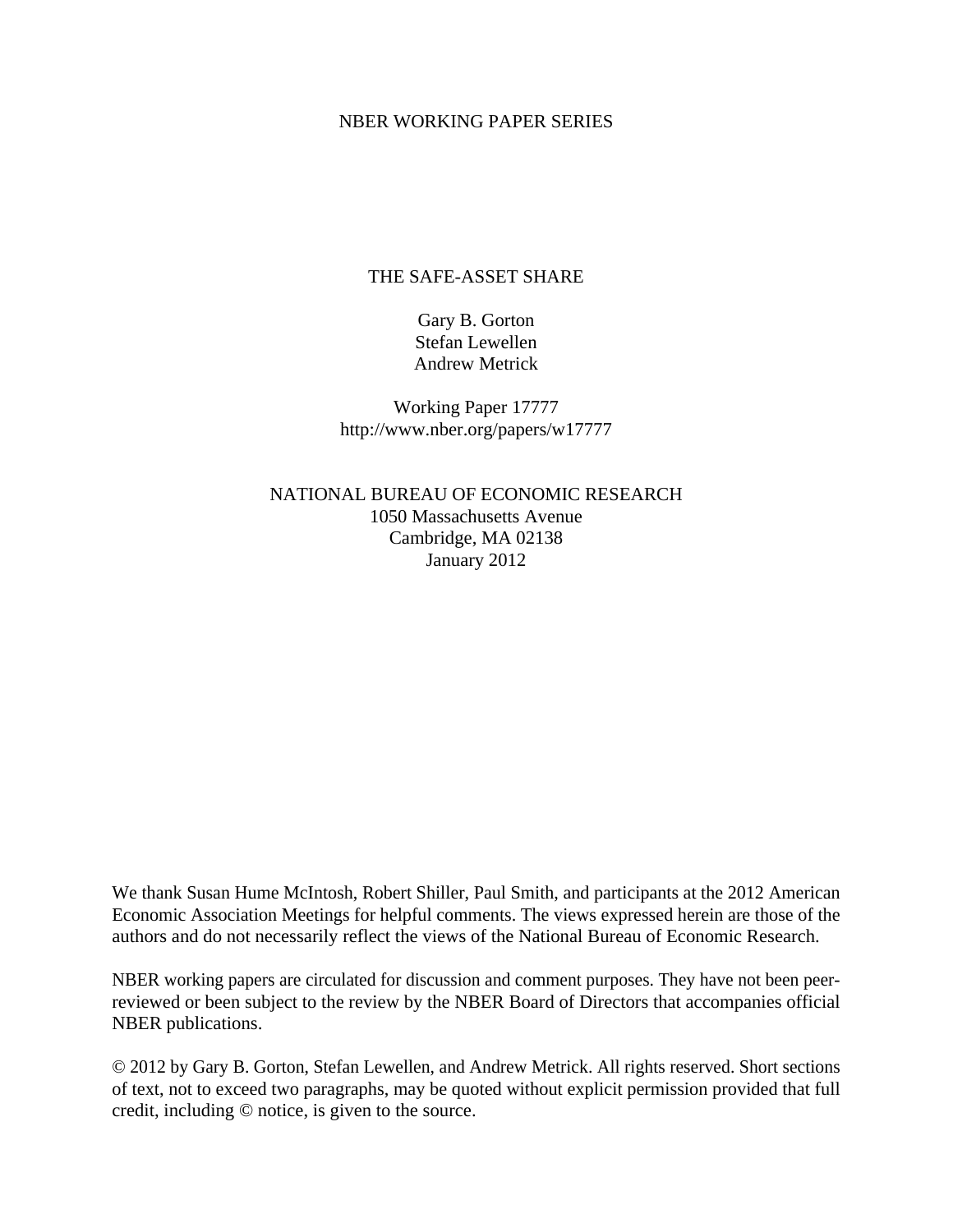The Safe-Asset Share Gary B. Gorton, Stefan Lewellen, and Andrew Metrick NBER Working Paper No. 17777 January 2012 JEL No. E02,E41,E44,E52,G2,G21

# **ABSTRACT**

We document that the percentage of all U.S. assets that are "safe" has remained stable at about 33 percent since 1952. This stable ratio is a rare example of calm in a rapidly changing financial world. Over the same time period, the ratio of U.S. assets to GDP has increased by a factor of 2.5, and the main supplier of safe financial debt has shifted from commercial banks to the "shadow banking system." We analyze this pattern of stylized facts and offer some tentative conclusions about the composition of the safe-asset share and its role within the overall economy.

Gary B. Gorton Yale School of Management 135 Prospect Street P.O. Box 208200 New Haven, CT 06520-8200 and NBER Gary.Gorton@yale.edu

Stefan Lewellen Yale School of Management 135 Prospect Street New Haven, CT 06520 stefan.lewellen@yale.edu

Andrew Metrick Yale School of Management 135 Prospect Street P.O. Box 208200 New Haven, CT 06520 and NBER metrick@yale.edu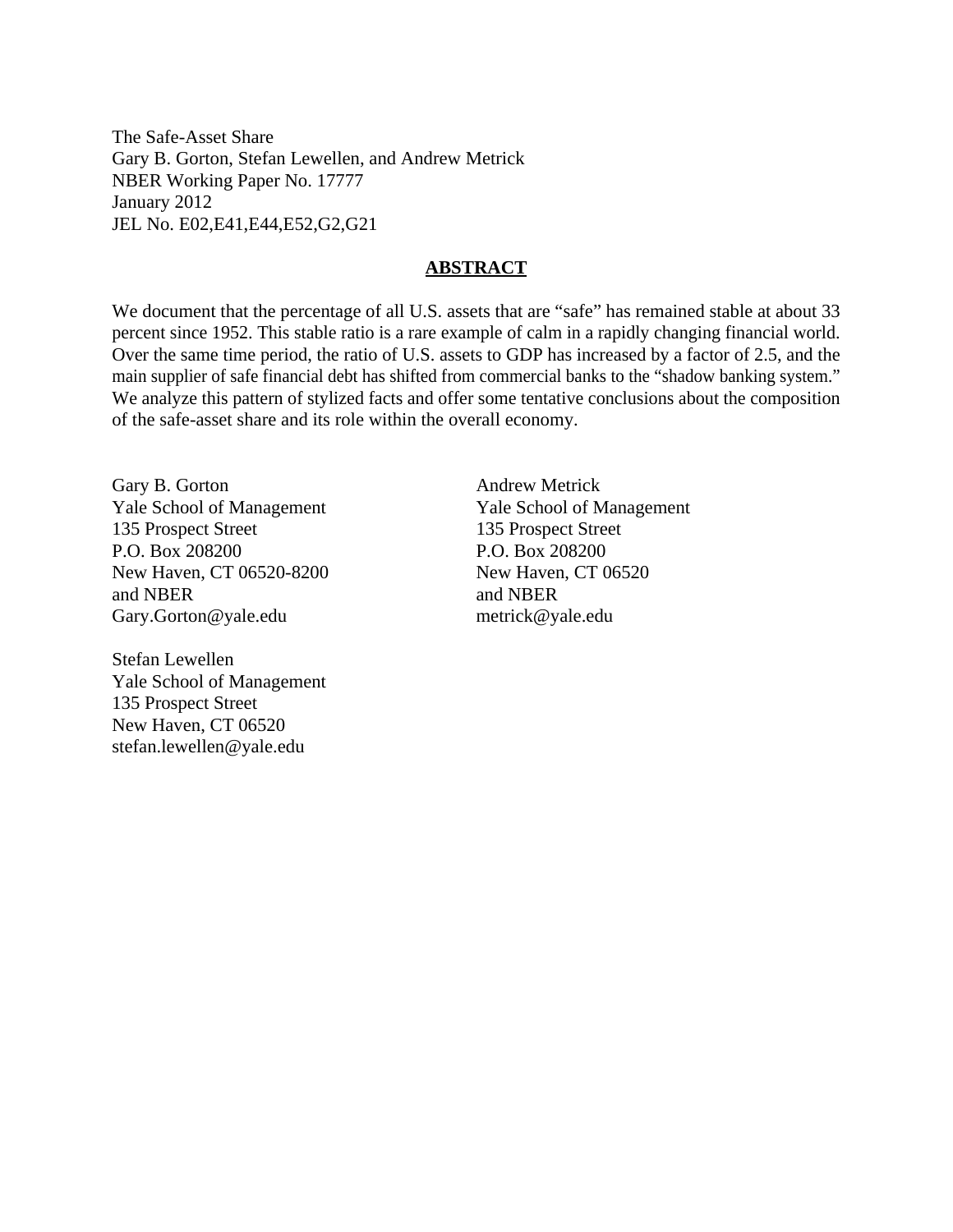Over the past sixty years, the total amount of assets in the United States economy has exploded, growing from approximately four times GDP in 1952 to more than ten times GDP at the end of 2010. Yet within this rapid increase in total assets lies a remarkable fact: the percentage of all assets that can be considered "safe" has remained very stable over time. Specifically, the percentage of all assets represented by the sum of U.S. government debt and by the safe component of private financial debt, which we call the "safe-asset share", has remained close to 33 percent in every year since 1952. In this paper, we document the stability of the safeasset share, analyze its composition and dynamics, and briefly examine some of the policy implications of our results.

The dynamics of the safe-asset share are important for economists, policymakers, and regulators to understand because "safe" debt plays a major role in facilitating trade. Gary Gorton and George Pennacchi (1990) argue that the main purpose of financial intermediaries is to produce "safe" debt, with bank deposits as the quintessential example. Most financial-sector debt has the primary feature that it is *information-insensitive*, that is, it is immune to adverse selection in trading because agents have no desire to acquire private information about the current health of the issuer (see Tri Vi Dang, Gorton, and Bengt Holmström (2010)). Treasuries, Agencies, and other forms of highly-rated government debt also have this feature. To the extent that debt is information-insensitive, it can be used efficiently as collateral in financial transactions, a role in finance that is analogous to the role of money in commerce. Thus, information-insensitive or "safe" debt is socially valuable. Importantly, the stability of the safeasset share implies that the demand for information-insensitive debt has been relatively constant as a fraction of the total assets in the economy. Given the rapid amount of change within the economy over the past sixty years, the relatively constant demand for safe debt suggests an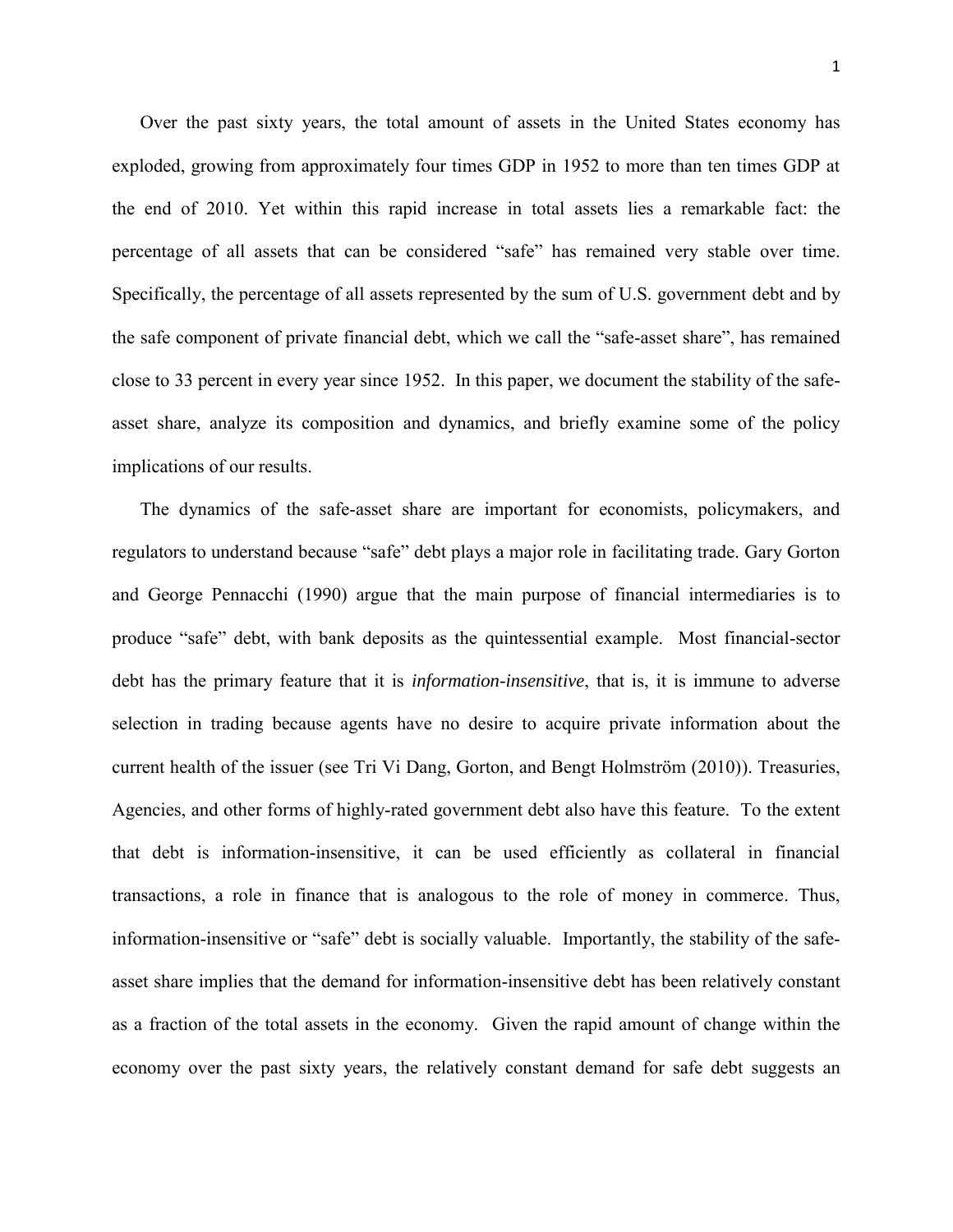underlying transactions technology that is not well understood. Thus, we view this paper as part of a larger research agenda aimed at understanding the role of financial-sector debt within the economy.

While the safe-asset share has remained constant, the components of the safe-asset share have changed dramatically over time. Historically, Treasuries and bank deposits constituted the vast majority of safe debt. Over the past thirty years, however, an entirely new segment of the financial sector known as the "shadow banking sector" has emerged which produces a material fraction of the safe debt in the economy. The shadow banking sector has largely escaped (and continues to escape) the attention of regulators and policymakers, much to the chagrin of many participants in the economy. However, the constancy of the safe asset share implies that regulators and policymakers should tread carefully when considering any new regulations or legislation that would potentially limit the production function of the financial sector. If the demand for information-insensitive debt is constant, attempts to regulate the shadow banking sector too onerously may simply push the creation of safe debt to other sectors of the economy, where it would (presumably) be produced less efficiently. Likewise, attempts to impose additional regulation on the traditional banking sector may backfire by pushing more of the production of safe debt into the shadow banking sector. In short, regulators and policymakers must adroitly balance the need to improve financial stability with the simultaneous need to maintain enough liquid, safe debt in the economy to meet the demand for such debt. This requires a better understanding of the drivers of the demand for safe debt, which we believe should be an important area of research interest in future years.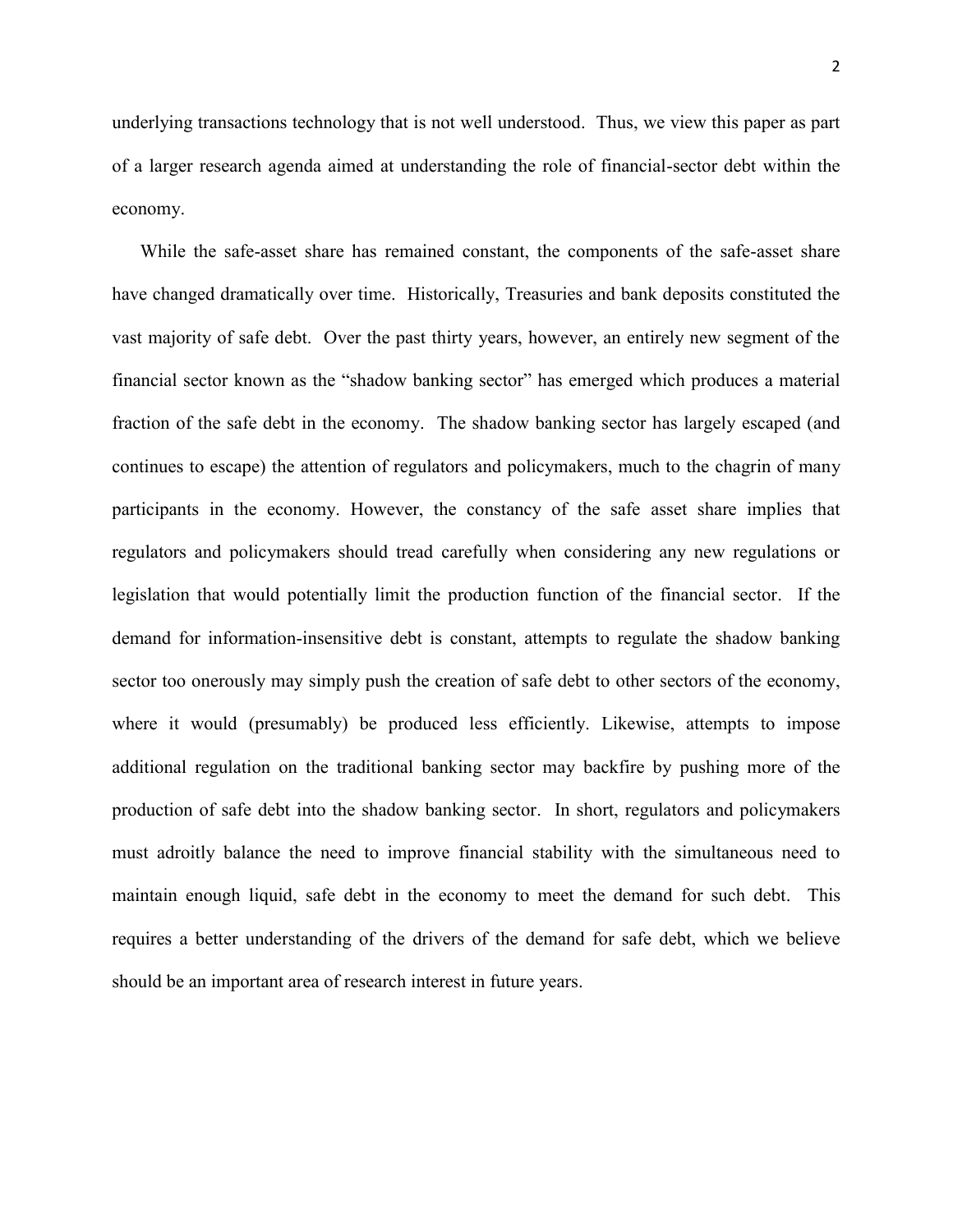## **I. The Growth of Assets**

Moritz Schularick and Alan Taylor (2012) gathered data on the banking-sector assets of 14 major economies since 1870. They found that the ratio of such assets to GDP was relatively stable until World War 2, but subsequently rose sharply. They label this post-war period the "second financial era", and contrast this increasing ratio with the relatively stable long-run relationship between money and GDP throughout the entire period. Data availability constraints restricted Schularick and Taylor (2012) to focus on the commercial banking sector. However, data availability in the United States allows for broader coverage of the entire financial sector. Figure 1 plots the growth of overall assets, financial-sector assets, and equity as a ratio of GDP. The data show that overall assets rise from about four times GDP in 1952 to ten times GDP in 2010. Financial-sector assets represented a large part of this overall growth, rising from about one times GDP in 1952 to more than four times GDP in 2010. In total, the assets of the financial sector have risen from about 25 percent of the assets in the economy in 1952 to about 40 percent of the assets in the economy by the end of 2010. Thus, assets in the economy have grown rapidly over the past 60 years, with much of this increase coming from the financial sector.

Interestingly, Figure 1 also shows that the (equity) capital to GDP ratio has remained relatively constant over the past 60 years, consistent with the stylized fact first popularized by Nicholas Kaldor (1957). This suggests that most of the growth in assets over the past 60 years has been financed through debt rather than equity. In other words, Figure 1 shows that while the efficiency in which the economy converts capital into output has remained constant, the amount of capital needed to produce a dollar of assets has fallen considerably over the past sixty years. Thus, the growth of assets has been primarily fueled by higher leverage in the economy.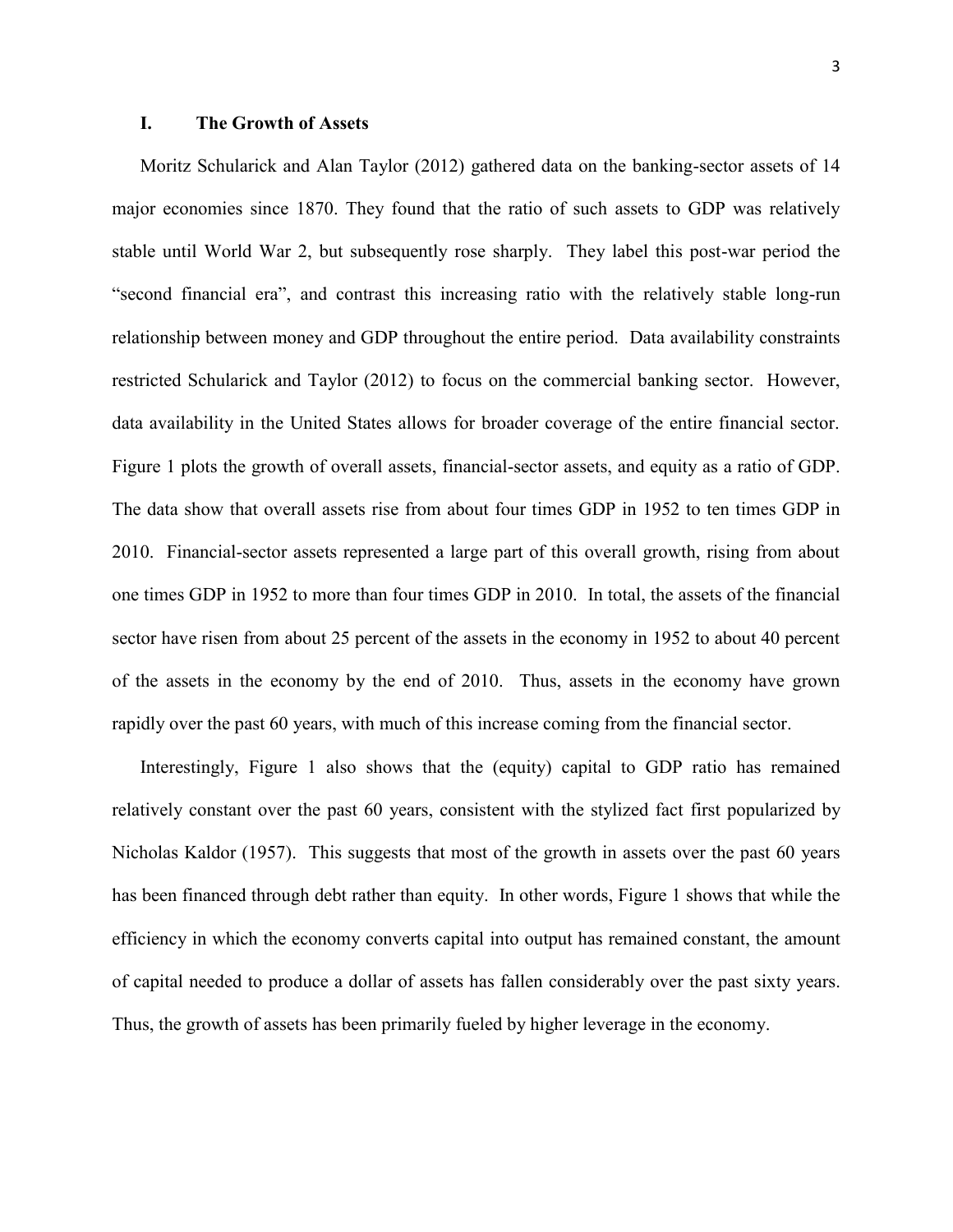



Source: Federal Reserve Flow of Funds

#### **II. The Stability of the Safe-Asset Share**

While the assets of the financial sector and the economy as a whole have rapidly grown, the fraction of "safe" assets in the economy has remained relatively constant. In this section, we document the stability of the safe-asset share. Our definition of "safe" assets includes assets that are either directly or indirectly used in an information-insensitive fashion, i.e. as money. The key components of "safe" debt include bank deposits, money market mutual fund shares, commercial paper, federal funds and repurchase agreements ("repo"), short-term interbank loans, Treasuries, agency debt, municipal bonds, securitized debt, and high-grade financial-sector corporate debt. The latter five categories of debt are commonly used as collateral in repo transactions and the asset-backed commercial paper market, and prior to the financial crisis, repo lenders did not demand excess collateral ("haircuts") from borrowers when these assets were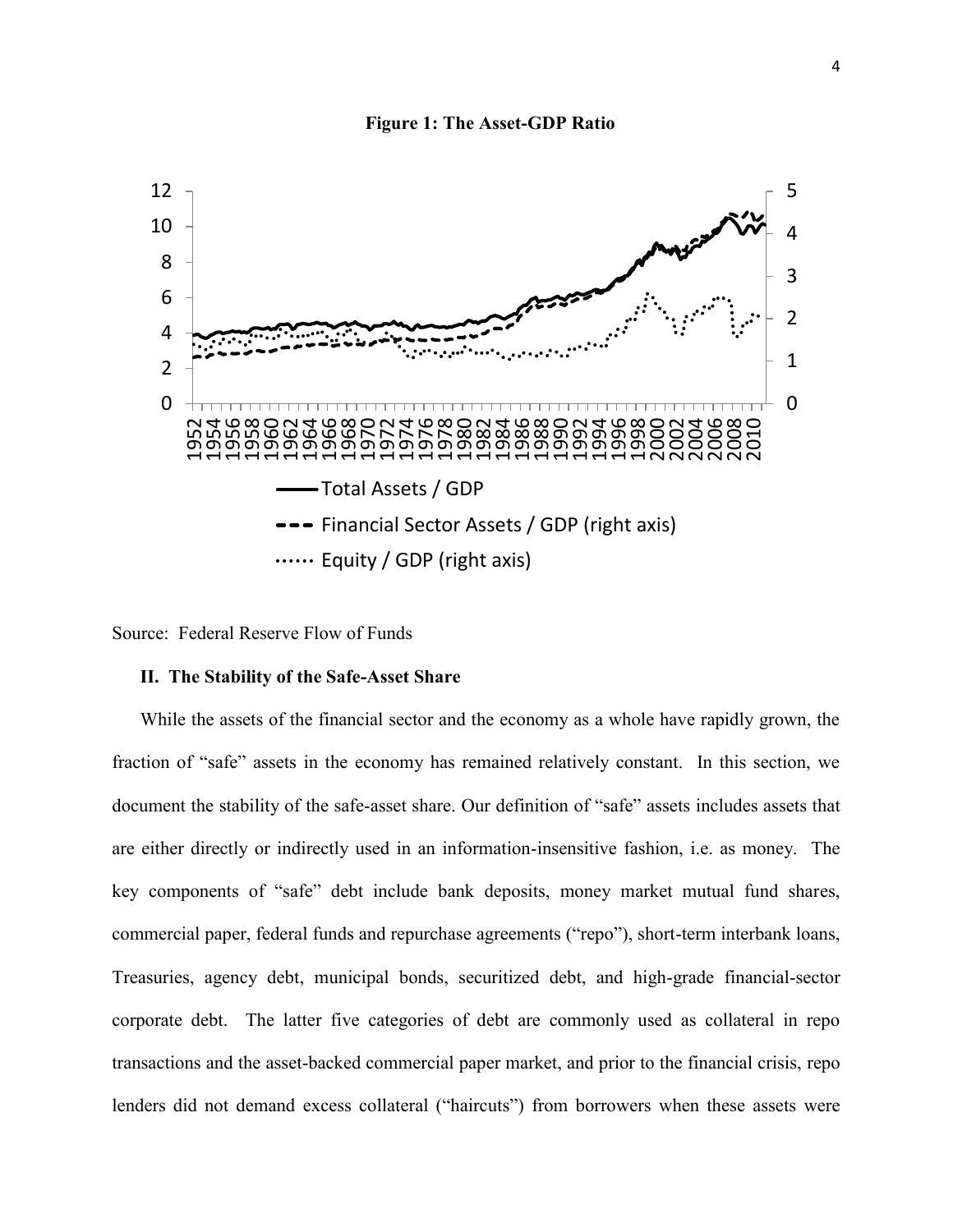deposited as collateral. Hence, at least until the crisis, these assets were information-insensitive (Gary Gorton and Andrew Metrick (2012)). From the list above, it is clear that most forms of safe debt are issued by the government and the financial sector. While an argument can be made that certain types of non-financial corporate debt are "safe" according to the definition above, the size of the market for this debt is very small relative to the size of the other markets in question. Thus, we restrict our attention to safe, information-insensitive debt issued by the government and the financial sector.

We compute the fraction of safe debt in the economy using data from the Federal Reserve's Flow of Funds database. We begin by examining the total liabilities of the government and the financial sector, as well as the total liabilities and equity in all sectors (which approximates total assets). We then make a number of adjustments to arrive at a calculation for the amount of safe debt in the economy. First, we remove U.S. government securities held by federal retirement programs and loans from the federal government to states from both government liabilities and total assets, since these essentially represent intra-governmental loans. We also move non-MBS agency debt from the financial liabilities category into the government liabilities category, since "plain" agency debt is effectively no different than Treasuries. Next, we remove taxes payable, mortgages taken out by REITs, mutual fund shares, life insurance reserves, and pension fund reserves from the Fed's computation of financial liabilities, as these liabilities do not represent information-insensitive security offerings by financial-sector participants. We also assume that only 85% of MBS, ABS, and other forms of long-term debt issued by the financial sector are considered information-insensitive, and therefore safe enough to use in financial transactions. Likewise, we remove life insurance reserves and retiree health care funds from the computation of "safe" government liabilities, as these liabilities are not information-insensitive. After making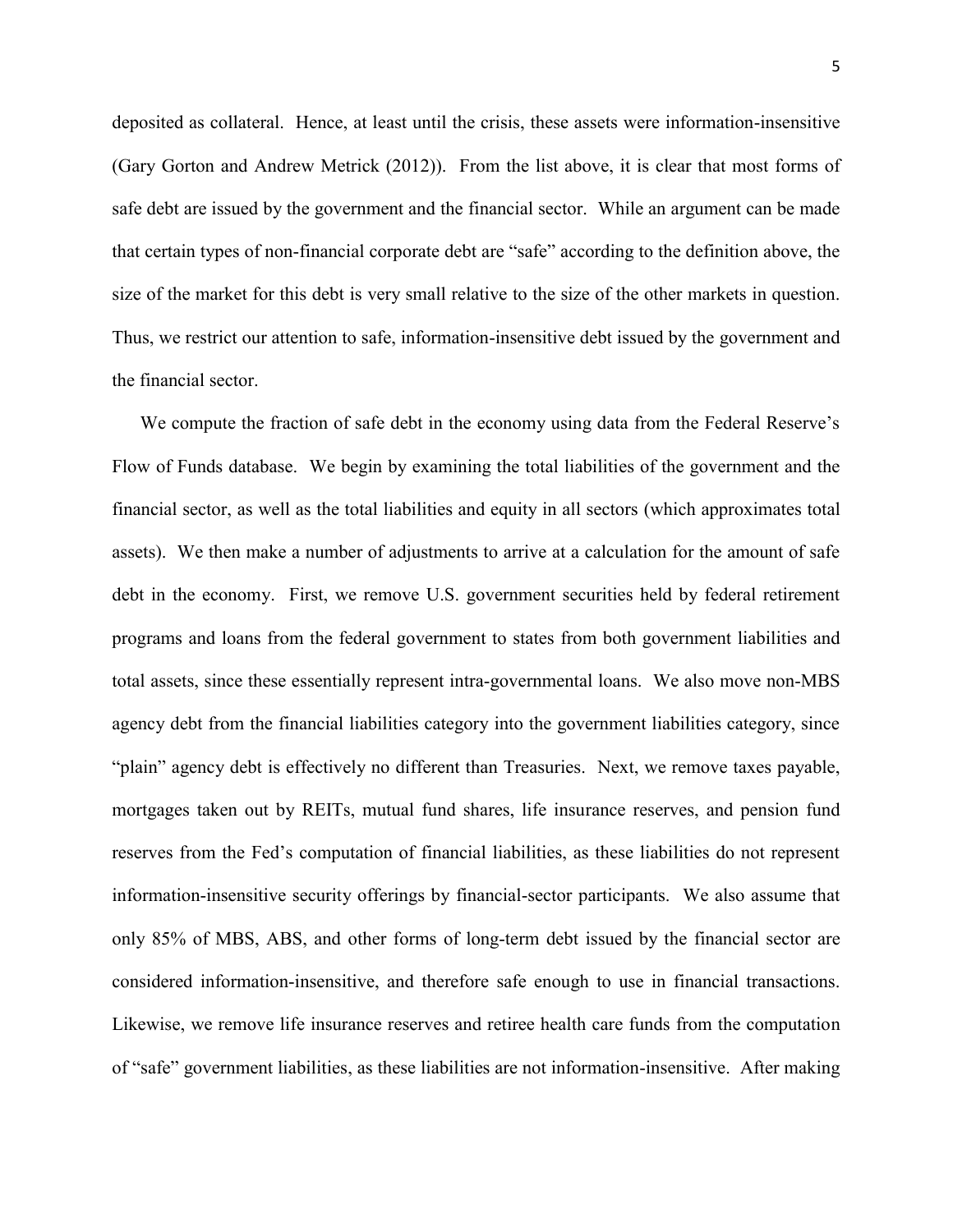the adjustments listed above, we then compute a "high" and "low" estimate of the amount of safe debt in the economy. Our high estimate of safe debt encompasses all remaining government and financial-sector liabilities, which are largely comprised of Treasuries, municipal bonds, shortterm and long-term corporate debt, securitized debt, and other miscellaneous liabilities. Our low estimate excludes miscellaneous financial liabilities, loans, a number of accounts involving payables, and other liabilities that are not routinely traded. The Appendix posted on the AER web site provides more detail on what items are included in both of our scenarios.





Source: Federal Reserve Flow of Funds

Figure 2 shows that in the post-war period, the fraction of total "safe" liabilities to total assets in the economy hovers in a tight band between approximately 30-35%. Thus, to the extent that the demand for information-insensitive securities equates with supply, the figure suggests that the demand for such securities has been relatively constant over this period. However, we also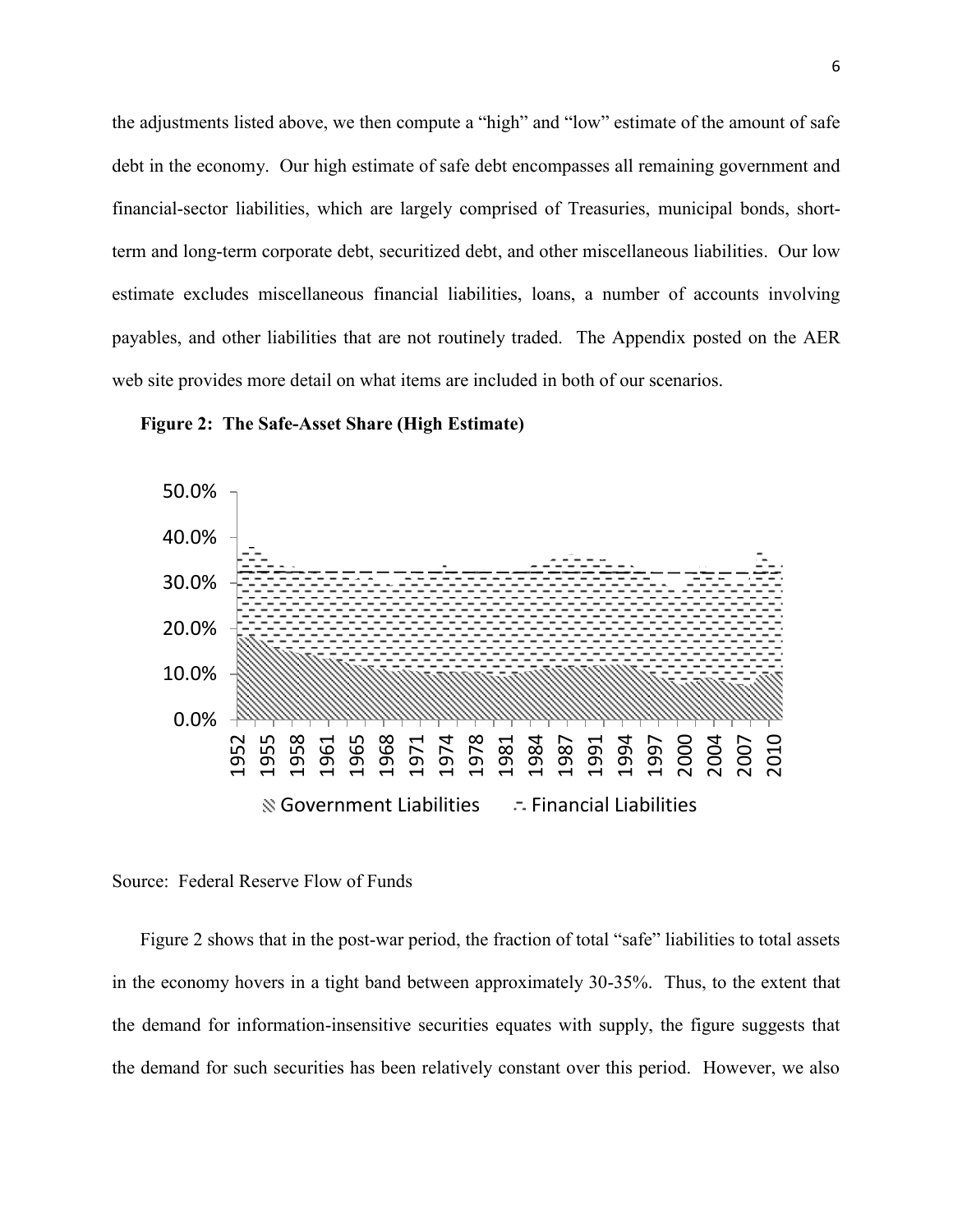7

wish to stress that a number of the components of safe debt in Figure 2 are likely measured with error. Hence, until better data becomes available, our results should be mostly viewed as suggestive.

To examine the demand for safe debt more closely, we regress the ratio of (Financial  $+$ Government Liabilities)/Total Assets against a time trend using quarterly data from 1952-2011. Panel A of Table 1 shows that the ratio of financial and government liabilities to total assets has remained fairly constant over the past 60 years at around 33% under our high estimate of safe debt and 31% under our low estimate of safe debt. While the time trend variable in Table 1 is statistically significant, its economic significance is marginal: over 239 quarters, the total predicted decrease in the ratio is only 1.5% under the high estimate and 5% under the low estimate. Figure 2 also suggests that government debt and bank debt may be substitutes; as government debt decreases as a fraction of total assets, debt issued by financial intermediaries tends to increase, and vice versa. To examine this possibility in more detail, we regress the fraction of private financial liabilities in the economy against the fraction of government liabilities in the economy. Consistent with the view that financial liabilities and government liabilities are substitutes, Panel B of Table 1 shows that the coefficients on government liabilities are strongly negative.

These results suggest that financial liabilities and government liabilities may be substitutes. However, since both financial and government liabilities appear in the denominator on both sides, it may be possible to obtain the results in Panel B through a mechanical relationship. To analyze this possibility, we simulated 10,000 regressions identical to the regressions in Table 1 for our high estimate of safe debt using Monte Carlo methods. Specifically, for each of the 10,000 iterations, we constructed eight new time series (there are eight major series in the Fed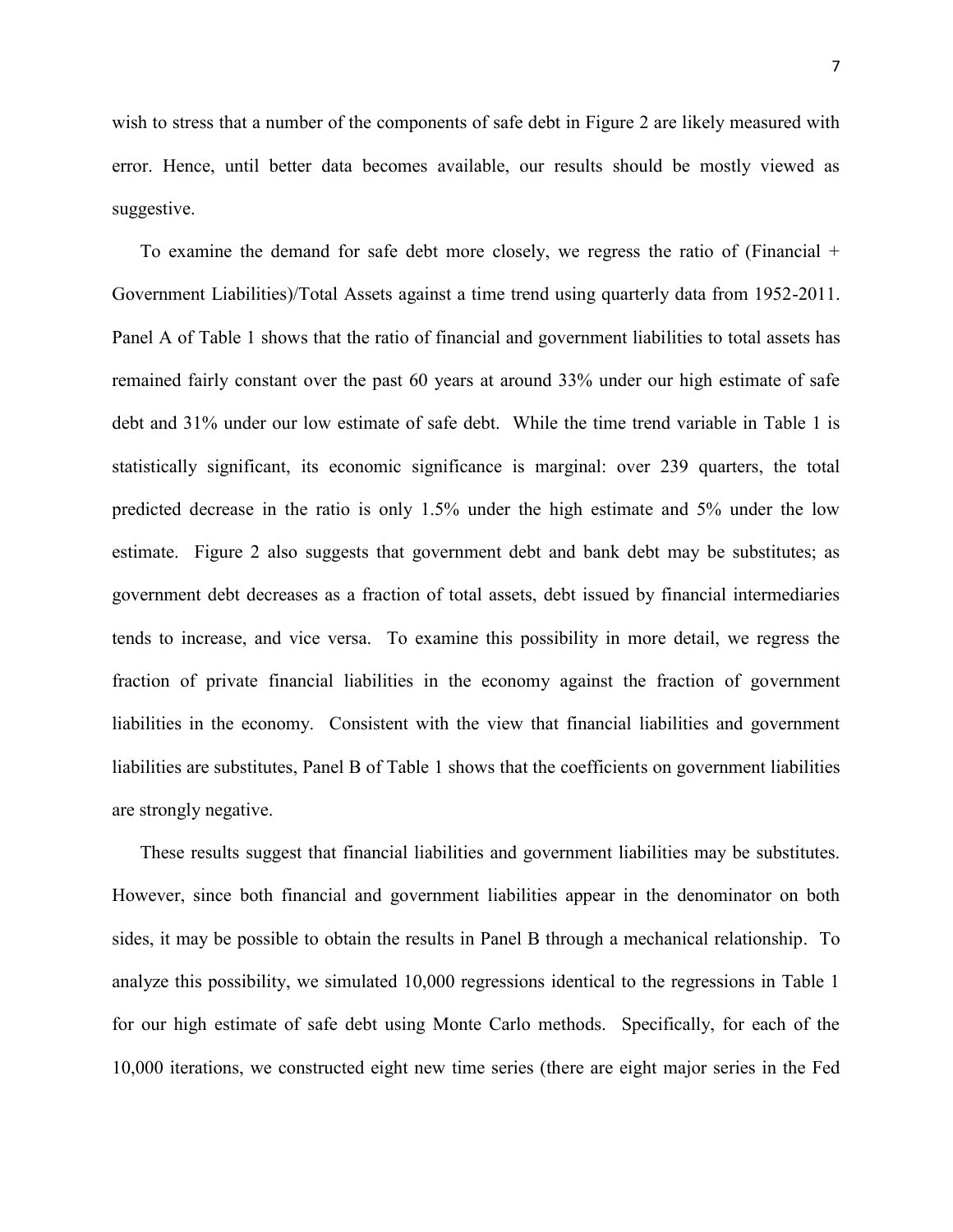data) by growing each series' initial value based on random shocks that were drawn from a normal distribution using the mean and standard deviation of the series' growth rate over our sample period. We then computed the variables shown in Table 1 from our simulated data and estimated the regressions reported in Table 1.

| ╯                             |                                                                |                                                 |             |            |             |       |  |
|-------------------------------|----------------------------------------------------------------|-------------------------------------------------|-------------|------------|-------------|-------|--|
|                               | Dependent Variable                                             | Independent Variable                            | Coefficient | Std. Error | t-Statistic | $R^2$ |  |
| Panel A. The Safe-Asset Share |                                                                |                                                 |             |            |             |       |  |
| High Estimate                 | Safe Assets / Total Assets                                     | Constant                                        | 0.332       | 0.003      | 114.76      | 0.012 |  |
|                               |                                                                | Time Trend                                      | $-0.00004$  | 0.00002    | $-1.72$     |       |  |
| Low Estimate                  | Safe Assets / Total Assets                                     | Constant                                        | 0.310       | 0.003      | 122.73      | 0.367 |  |
|                               |                                                                | Time Trend                                      | $-0.00021$  | 0.00002    | $-11.71$    |       |  |
|                               | Panel B. The Substitutability of Government and Financial Debt |                                                 |             |            |             |       |  |
| High Estimate                 | Financial-sector Liabilities /                                 | Constant                                        | 0.267       | 0.006      | 48.17       | 0.286 |  |
|                               | <b>Total Assets</b>                                            | Government Liabilities /                        | $-0.466$    | 0.048      | $-9.74$     |       |  |
|                               |                                                                | <b>Total Assets</b>                             |             |            |             |       |  |
| Low Estimate                  | Financial-sector Liabilities /                                 | Constant                                        | 0.195       | 0.004      | 55.44       | 0.105 |  |
|                               | <b>Total Assets</b>                                            | Government Liabilities /<br><b>Total Assets</b> | $-0.168$    | 0.032      | $-5.28$     |       |  |

Table 1: The Safe-Asset Share and the Substitutability of Government and Financial Debt

*Notes:* See text for variable definitions. The sample period spans 239 quarters from Q1 1952 to Q3 2011. *Sources:* Federal Reserve Flow of Funds; Author calculations.

If the coefficients in Table 1 were the result of a mechanical relationship, we would expect the coefficients in Table 1 to lie roughly in the middle of our simulated coefficients. However, fewer than 7% of our 10,000 simulated regressions from Panel A produced point estimates smaller than our reported coefficient. Thus, the simulations suggest that the constancy of the safe-asset share is not simply an artifact of the ratio computations. In contrast, approximately 30% of our simulated regressions produced point estimates smaller than the coefficient reported in Panel B of our table, leaving some combination of chance and the mechanical relationship as a possible explanation for our results in Panel B. However, additional evidence in support of the substitutability of financial and government debt is provided by Arvind Krishnamurthy and Annette Vissing-Jorgensen (2010), who find, for example, that the spread between second-tier commercial paper and first-tier commercial paper falls when the supply of Treasuries expands, suggesting that top-tier commercial paper is a substitute for Treasuries. Robin Greenwood,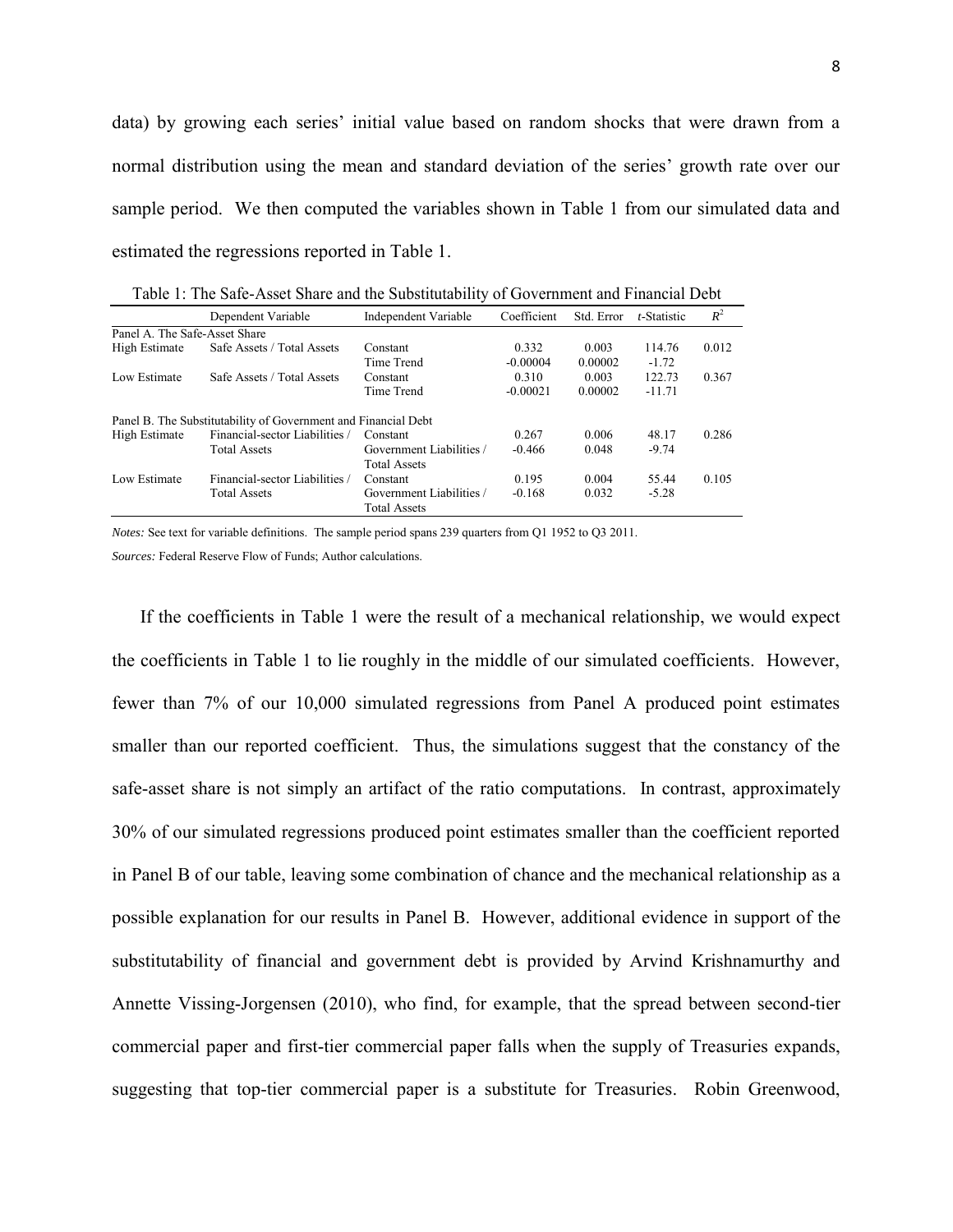Samuel G. Hanson and Jeremy C. Stein (2010) also provide evidence that short-term financialsector debt and government debt are substitutes. Neither of these papers examines longer-term financial-sector obligations that may be used as collateral for repo or other forms of short-term debt. Hence, to our knowledge, our findings on safe debt are novel.

### **III. Safe Financial-Sector Debt: A Closer Look**

The classic form of safe financial debt is bank deposits. But while bank deposits comprised the vast majority of safe financial debt before 1980, the share of deposits has dropped by more than one half from its peak. Figure 3 plots the details. In the figure, "money-like debt" refers to commercial paper, net repurchase agreements, federal funds, money market mutual fund assets, interbank transactions, broker-dealer payables, and broker-dealer security credits. More details are provided in the Appendix.

The figure shows that bank deposits were near 80 percent of the total through the 1950s and 1960s, and remained as high as 70 percent as late as 1978. This percentage then began a steep 30-year decline, with the rise of money market mutual funds, broker-deal commercial paper, securitized debt from GSEs, and other asset-backed securities. On the eve of the financial crisis, the share of bank deposits had fallen to 27 percent. At the end of 2010, it stood at a little less than 32 percent.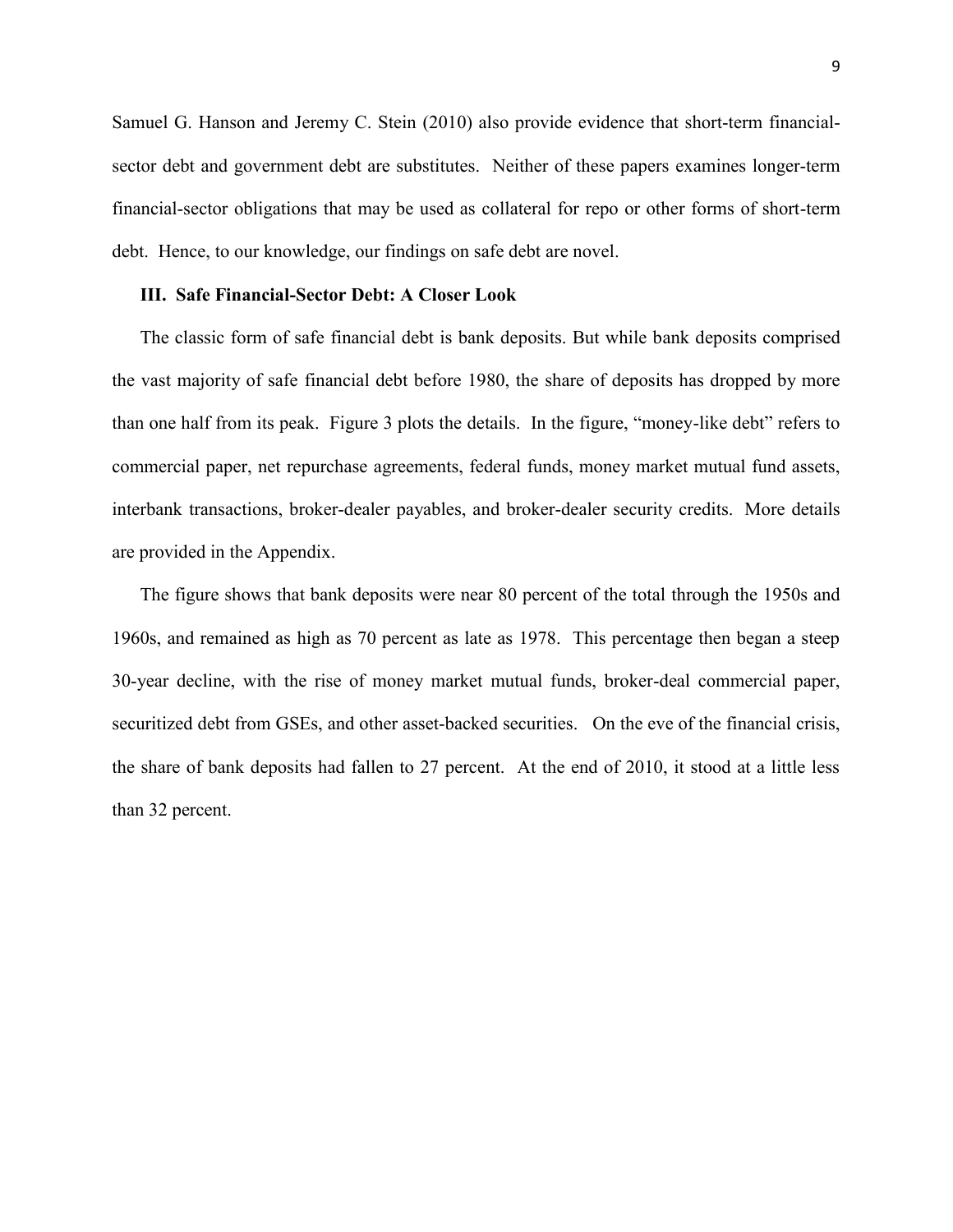

**Figure 3 – The Components of Safe Financial Debt**

### Source: Federal Reserve Flow of Funds

Taken together, Figures 1, 2, and 3 provide a picture of calm stability (Figure 2) amidst rapid change (Figures 1 and 3). While the financial system has grown rapidly relative to overall economic activity, the system itself seems anchored to a constant share of safe, informationinsensitive debt. At the same time, a variety of changes in the financial sector has moved the production of this debt from their traditional source in bank deposits to newer sources in the shadow banking sector.

# **IV. Discussion**

The recent financial crisis dramatically revealed that the U.S. financial system has changed significantly over the last sixty years. The traditional concepts of a "bank" and of "money" are no longer adequate to describe the world in which we live. In the past thirty years, the shadow banking system has grown enormously. Furthermore, the ratio of total assets to GDP has grown by a factor of 2.5 since 1952. Yet despite these significant changes, the safe-asset share has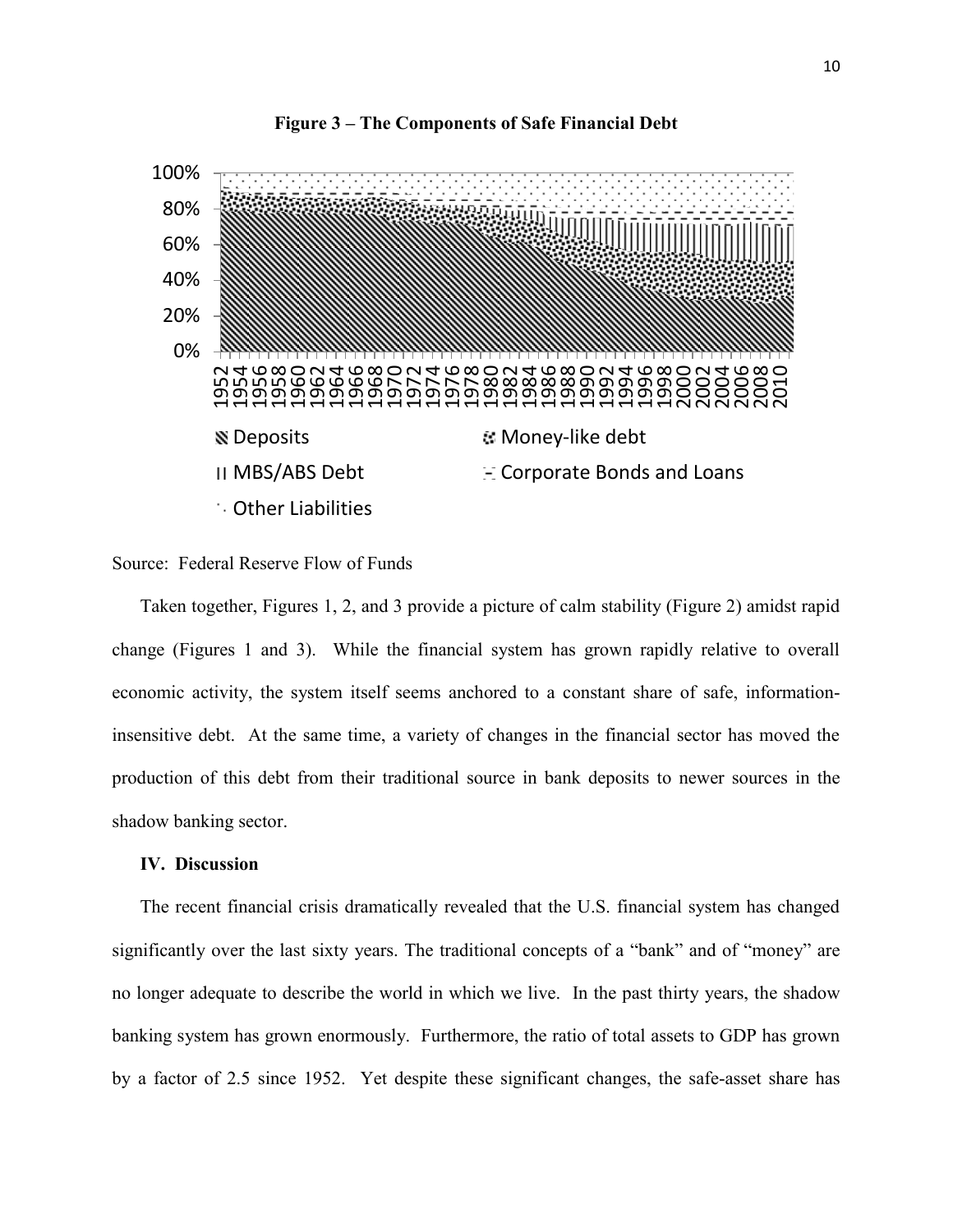remained constant. This constancy is not by chance and suggests an underlying transactions technology. The production of total assets appears to require safe debt as an input. Little is known about this transactions technology.

Figure 2 suggests that the demand for safe or information-insensitive debt exceeds the supply of U.S. Treasuries outstanding. The private sector can produce substitutes for government debt in the form of short-term instruments or long-term debt securities that can be used as collateral or as safe stores of value. Consistent with the rise of the shadow banking system, the main producers of safe debt are not commercial banks, whose share of private safe debt has been shrinking. Of course, the government could attempt to completely satiate the demand for safe debt by issuing more Treasuries. In such a world, there would be no need for "safe" private financial-sector debt outside of banking deposits. However, recent developments in sovereign debt markets suggest that even governments cannot issue too much debt without such debt becoming information-sensitive. Thus, if the demand for safe assets cannot be met in whole by the government, near-riskless debt issued by the financial sector plays an important role in facilitating trade. This makes the "safe" debt provided by the financial sector socially valuable.

These findings are important for banking regulatory policy. The traditional banking system is no longer the central actor in the production of safe debt. Small policy changes with regard to this sector may well drive activity further into the shadow banking sector. Furthermore, since the demand for safe assets is roughly constant, attempts to squelch the shadow banking sector would simply push the production of safe debt into another, less efficient sector.

A more striking conclusion is that despite the size and importance of the financial system, we currently know very little about the demand for and supply of "safe" debt. While we hope that our work is a start in the right direction, our paper raises a number of important questions. Why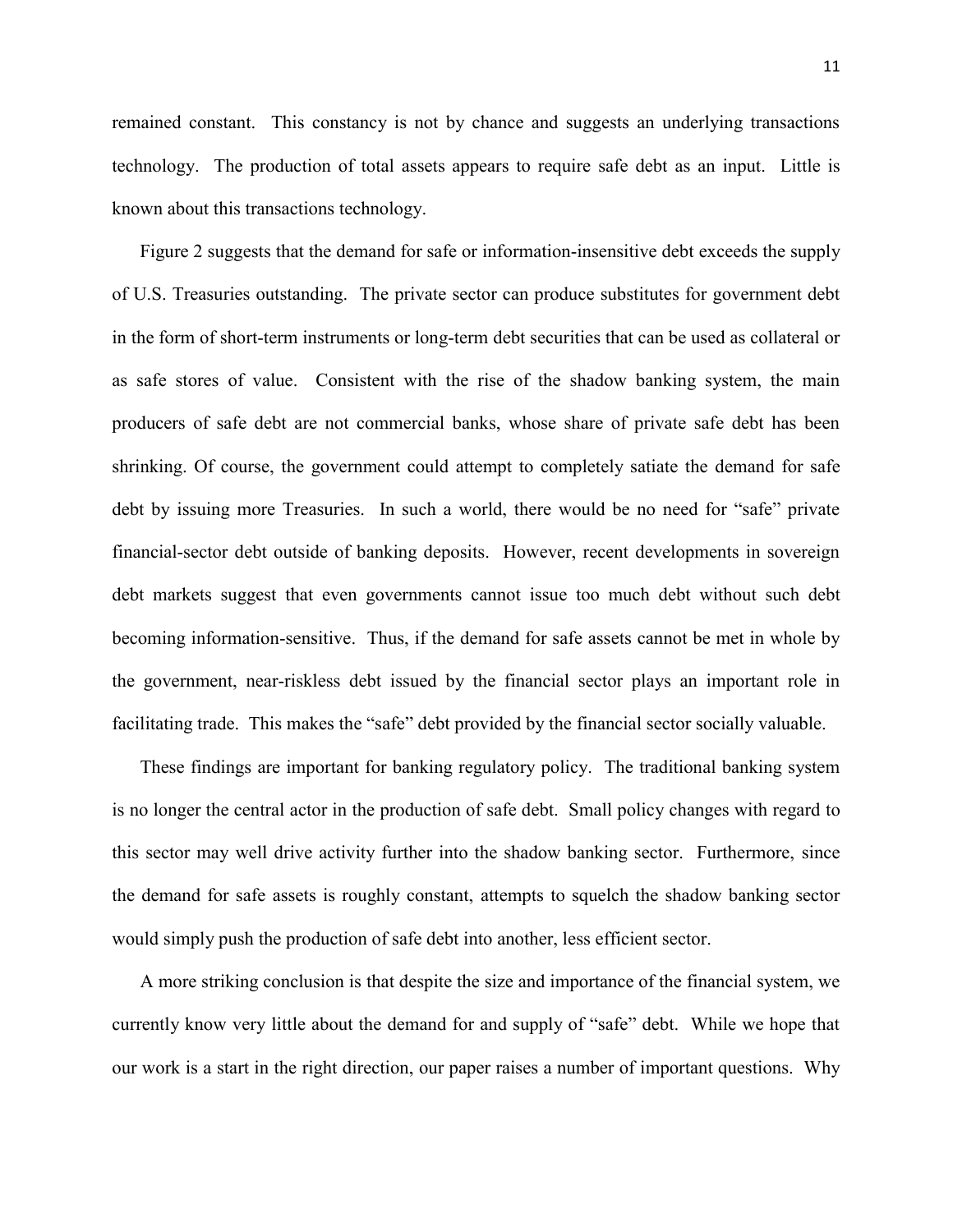is the safe-asset share constant? Did the demand for safe assets play a role in the rise of the shadow banking system? What is the underlying transactions technology that relates the safeasset share to the rest of the economy? We hope that these and other questions regarding safe debt will be addressed through future research.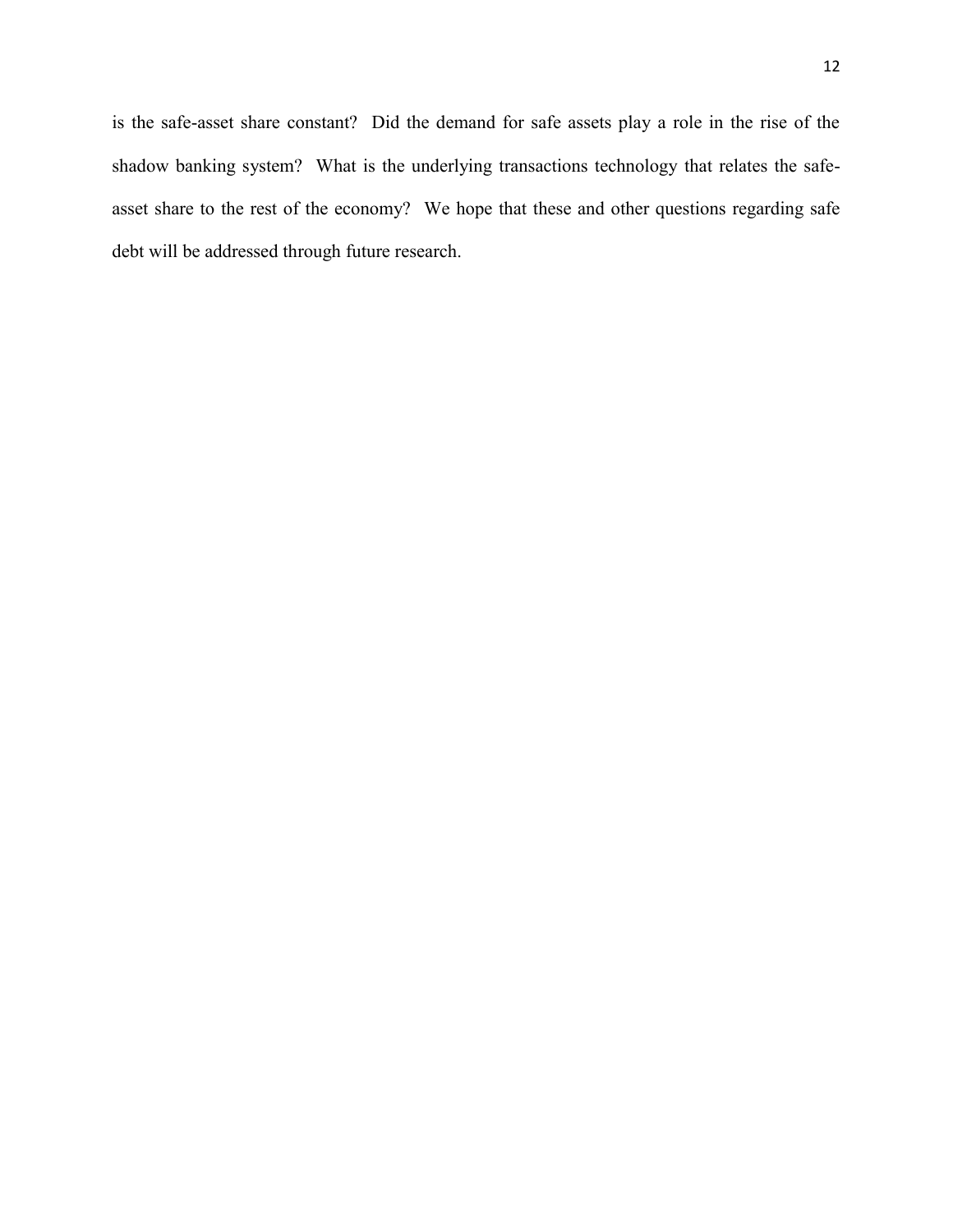# **APPENDIX**

| <b>APPENDIX</b>                                                                        |                   |                                            |             |  |  |
|----------------------------------------------------------------------------------------|-------------------|--------------------------------------------|-------------|--|--|
|                                                                                        |                   | Flow of Funds Included in "safe" category? |             |  |  |
| Line item                                                                              | <b>Identifier</b> | <b>High estimate Low estimate</b>          |             |  |  |
| <b>FINANCIAL LIABILITIES</b>                                                           |                   |                                            |             |  |  |
| Financial business; total liabilities                                                  | FL794190005.Q     |                                            |             |  |  |
| can be broken down as follows:                                                         |                   |                                            |             |  |  |
| Financial business; net interbank transactions; liability                              | FL794110005.Q     | Y                                          | Y           |  |  |
| Financial business; checkable deposits and currency; liability                         | FL793120005.Q     | Y                                          | Y           |  |  |
| Financial business; total time and savings deposits; liability                         | FL793130005.Q     | Y                                          | Y           |  |  |
| Money market mutual funds; total financial assets                                      | FL634090005.Q     | Y                                          | Y           |  |  |
| Financial business; federal funds and security repurchase agreements; liability        | FL792150005.Q     | Y                                          | Y           |  |  |
| Security brokers and dealers; trade payables; liability                                | FL663170003.Q     | Y                                          | ${\bf N}$   |  |  |
| Security brokers and dealers; security credit; liability                               | FL663167005.Q     | Y                                          | $\mathbf N$ |  |  |
| Financial business; credit market instruments; liability                               | FL794104005.Q     |                                            |             |  |  |
| Financial business; open market paper; liability                                       | FL793169100.Q     |                                            |             |  |  |
| U.S.-chartered commercial banks; asset-backed commercial paper; liability              | FL723169103.Q     | Y                                          | Y           |  |  |
| Bank holding companies; commercial paper; liability                                    | FL733169103.Q     | Y                                          | Y           |  |  |
| Issuers of asset-backed securities; commercial paper, excluding U.S.-chartered         |                   |                                            |             |  |  |
| commercial banks' asset-backed commercial paper; liability                             | FL673169105.Q     | Y                                          | Y           |  |  |
| Finance companies; commercial paper; liability                                         | FL613169100.Q     | Y                                          | Y           |  |  |
| Real estate investment trusts; commercial paper; liability                             | FL643169103.Q     | Y                                          | Y           |  |  |
| Funding corporations; commercial paper; liability                                      | FL503169105.Q     | Y                                          | Y           |  |  |
| Private depository institutions and money market mutual funds excluding bank           |                   |                                            |             |  |  |
| holding companies; bankers' acceptances; liability                                     | FL783169605.Q     | Y                                          | Y           |  |  |
| Government-sponsored enterprises and federally related mortgage pools; U.S.            |                   |                                            |             |  |  |
| government agency securities; liability                                                | FL423161705.Q     |                                            |             |  |  |
| Government-sponsored enterprises; other GSE issues; liability                          | FL403161785.Q     | 85%                                        | 85%         |  |  |
| Government-sponsored enterprises; securitized GSE issues; liability                    | FL403161795.Q     | 85%                                        | 85%         |  |  |
| Agency-and GSE-backed mortgage pools; total mortgages; asset                           | FL413065005.Q     | 85%                                        | 85%         |  |  |
| Financial business; corporate and foreign bonds; liability                             | FL793163005.Q     |                                            |             |  |  |
| U.S.-chartered commercial banks; corporate and foreign bonds; liability                | FL723163003.Q     | 85%                                        | 85%         |  |  |
| Bank holding companies; corporate and foreign bonds; liability                         | FL733163003.Q     | 85%                                        | 85%         |  |  |
| Savings institutions OTS reporters; corporate and foreign bonds; liability             | FL443163053.Q     | 85%                                        | 85%         |  |  |
| Issuers of asset-backed securities; corporate and foreign bonds; liability             | FL673163005.Q     | 85%                                        | 85%         |  |  |
| Finance companies; corporate and foreign bonds; liability                              | FL613163003.Q     | 85%                                        | 85%         |  |  |
| Real estate investment trusts; corporate and foreign bonds; liability                  | FL643163003.Q     | 85%                                        | 85%         |  |  |
| Security brokers and dealers; corporate and foreign bonds; liability                   | FL663163003.Q     | 85%                                        | 85%         |  |  |
| Funding corporations; corporate and foreign bonds where the proceeds are down-         |                   |                                            |             |  |  |
| streamed to broker-dealer subsidiaries by investment banks that are holding-company    |                   |                                            |             |  |  |
| parents; liability                                                                     | FL503163005.O     | 85%                                        | 85%         |  |  |
| Private nonbank financial institutions; bank loans not elsewhere classified; liability | FL693168005.Q     | 85%                                        | N           |  |  |
| Financial business; other loans and advances; liability                                | FL793169005.Q     | 85%                                        | N           |  |  |
| Real estate investment trusts; total mortgages; liability                              | FL643165005.Q     | N                                          | N           |  |  |
| Mutual funds; mutual fund shares; liability                                            | FL653164205.Q     | N                                          | N           |  |  |
| Life insurance companies; life insurance reserves; liability                           | FL543140003.Q     | N                                          | N           |  |  |
| Households and nonprofit organizations; pension fund reserves; asset                   | FL153050005.Q     | N                                          | N           |  |  |
| Financial business; taxes payable; liability                                           | FL793178005.Q     | N                                          | N           |  |  |
|                                                                                        |                   |                                            |             |  |  |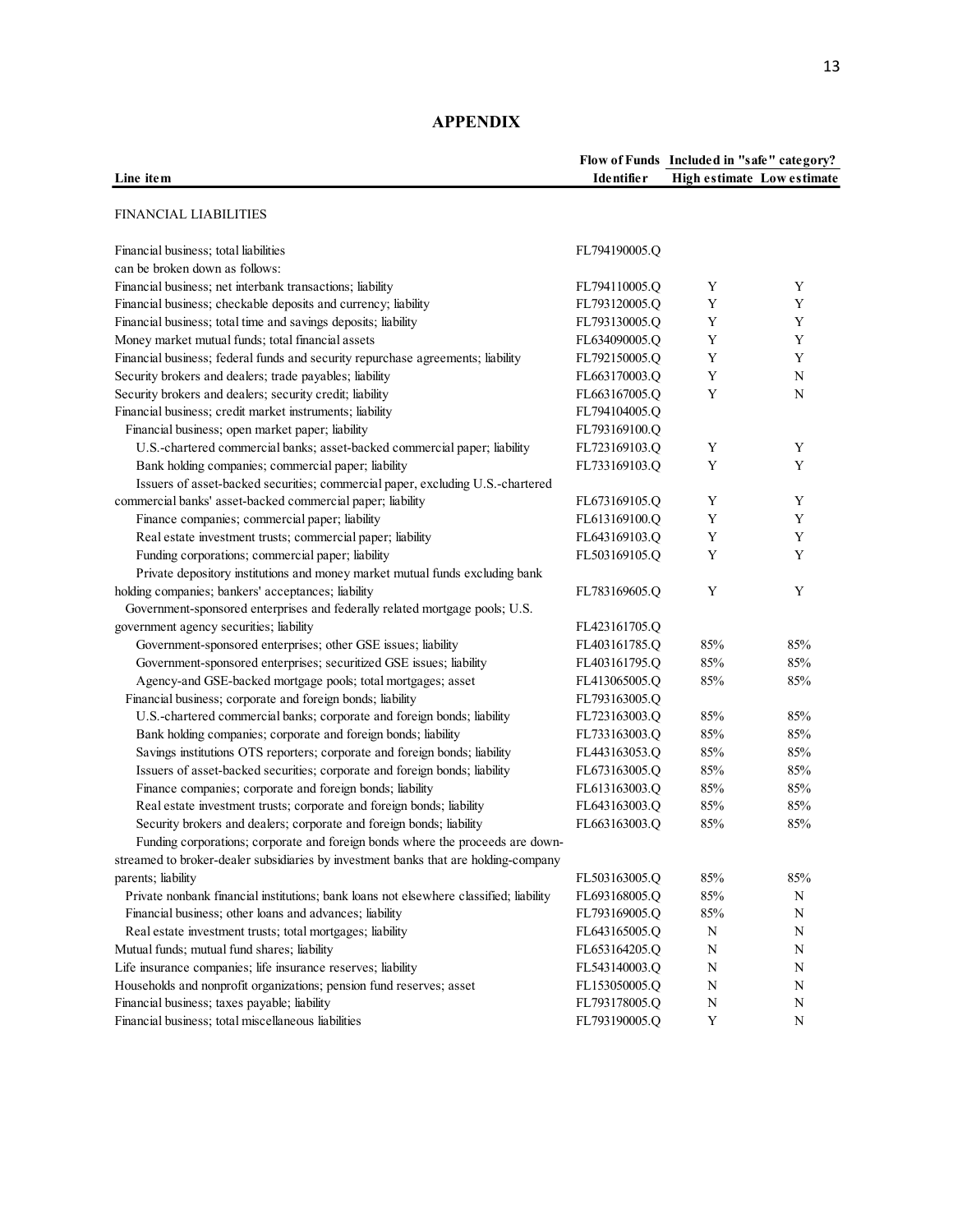# **Flow of Funds Included in "safe" category?14**<br> **Elow of Funds**<br> **<u>Included in "safe" category?</u><br>
<b>Identifier** High estimate Low estimate

#### GOVERNMENT LIABILITIES

| <b>GOVERNMENT LIABILITIES</b>                                                                                             |               |             |             |
|---------------------------------------------------------------------------------------------------------------------------|---------------|-------------|-------------|
| Federal government; total liabilities<br>can be broken down as follows:                                                   | FL314190005.Q |             |             |
| Federal government; special drawing rights (SDRs) allocations; liability                                                  | FL313111303.Q | Y           | $\mathbf Y$ |
| Monetary authority; SDR certificates issued by federal government; asset                                                  | FL713014003.Q | Y           | Y           |
| Federal government; Treasury currency; liability                                                                          | FL313112003.Q | Y           | Y           |
| Federal government; credit market instruments; liability                                                                  | FL314104005.Q |             |             |
| Federal government; U.S. savings bonds; liability                                                                         | FL313161400.Q | Y           | Y           |
| Federal government; Treasury securities, excluding U.S. savings bonds, and including                                      |               |             |             |
| special U.S. Treasury securities held by FHLB; liability                                                                  | FL313161105.Q | Y           | Y           |
| Federal government; budget agency securities; liability                                                                   | FL313161705.Q | Y           | Y           |
| Federal government; multifamily residential mortgages; liability                                                          | FL313165403.O | Y           | $\mathbf Y$ |
| Federal government; trade payables; liability                                                                             | FL313170005.Q | Y           | N           |
| Federal government; life insurance reserves; liability                                                                    | FL313140003.Q | N           | N           |
| Federal government; total miscellaneous liabilities, including nonmarketable government                                   |               |             |             |
| securities held by federal government retirement funds                                                                    | FL313190005.Q |             |             |
| Federal government retirement funds; nonmarketable Treasury securities; asset                                             | FL343150005.Q | $\mathbf X$ | X           |
| Federal government; total miscellaneous liabilities, excluding nonmarketable                                              |               |             |             |
| securities held by federal government retirement funds                                                                    | FL313190015.Q |             |             |
| Federal government; liability due to FICO                                                                                 | FL313193013.Q | Y           | N           |
| Federal government; postal savings system deposits; liability                                                             | FL313131003.Q | Y           | Y           |
| Federal government; retiree health care funds; liability                                                                  | FL313195105.Q | N           | N           |
| State and local governments, excluding employee retirement funds; total liabilities<br>can be broken down as follows:     | FL214190005.Q |             |             |
| State and local governments, excluding employee retirement funds; credit market                                           |               |             |             |
| instruments; liability                                                                                                    | FL214104005.Q |             |             |
| State and local governments, excluding employee retirement funds; municipal                                               |               | Y           | Y           |
| securities and loans; liability                                                                                           | FL213162005.Q |             |             |
| State and local governments, excluding employee retirement funds; short-term<br>municipal securities and loans; liability |               | Y           | Y           |
| State and local governments, excluding employee retirement funds; long-term                                               | FL213162400.Q |             |             |
| municipal securities and loans; liability                                                                                 |               | Y           | Y           |
| State and local governments, excluding employee retirement funds; U.S. government                                         | FL213162205.Q |             |             |
| loans; liability                                                                                                          | FL213169203.Q | X           | X           |
| State and local governments, excluding employee retirement funds; trade payables;                                         |               |             |             |
| liability                                                                                                                 | FL213170003.Q | Y           | N           |
|                                                                                                                           |               |             |             |
|                                                                                                                           |               |             |             |

**Definitions:**  $Y = \text{included}$ ;  $N = \text{Not included}$ ;  $85\% = \text{Since not all financial debt is "safe," only 85% of}$ the total amount was included in the "safe" category;  $X =$ Removed from calculation completely.

#### **Other notes:**

- 1) In both scenarios, "Government-sponsored enterprises; other GSE issues; liability" was moved from Financial to Government liabilities.
- 2) In Figure 3, "MBS/ABS Debt" includes all GSE and private-label MBS debt, as well as all ABS debt. "Corporate Bonds and Loans" includes "Financial business; corporate and foreign bonds; liability", "Private nonbank financial institutions; bank loans not elsewhere classified; liability", and "Financial business; other loans and advances; liability."
- 3) Series labeled with the term "asset" above represent series in which assets = liabilities. Hence, we are actually measuring liabilities. This accounting mechanism comes directly from the Flow of Funds.